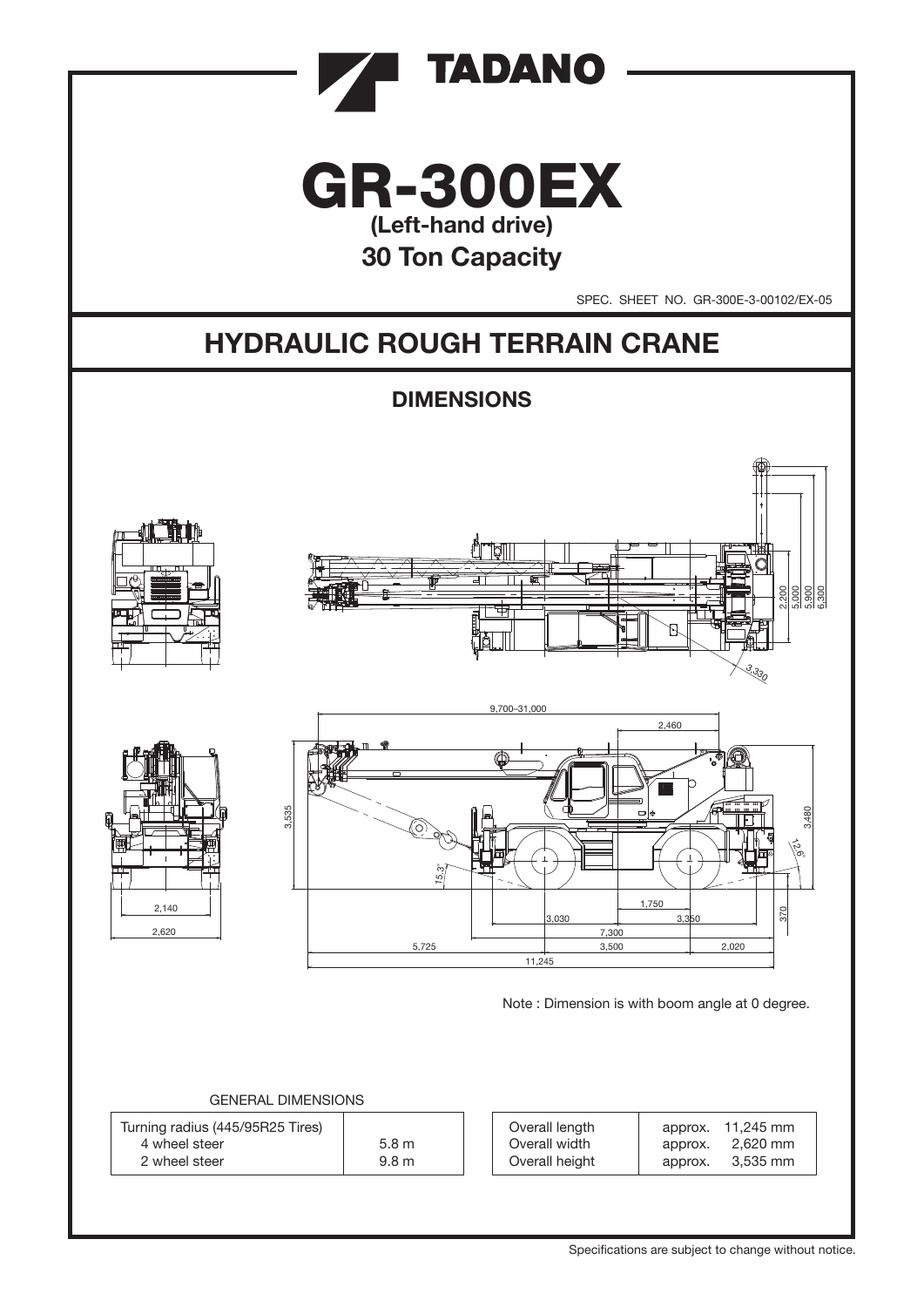### CRANE SPECIFICATIONS

#### **BOOM**

4 section full power partially synchronized telescoping boom of round hexagonal box construction with 3 sheaves at boom head. The synchronization system consists of 2 telescope cylinders, an extension cable and retraction cable. Hydraulic cylinder fitted with holding valve. 2 easily removable wire rope guards, rope dead end provided on both sides of boom head. Boom telescope sections are supported by wear pads both vertically and horizontally.

 Fully retracted length....... 9.7 m Fully extended length ...... 31.0 m Extension speed.............. 21.3 m in 91 s Root diameter.................. 0.336 m

#### BOOM ELEVATION

By a double acting hydraulic cylinder with holding valve. Combination controls for hand or foot operation. Boom angle indicator.

Automatic speed reduction and slow stop function. Boom angle ..................... 0˚– 81˚

Boom raising speed ........ 20˚ to 60˚ in 22 s

#### JIB

2 stage swing around boom extention swing around type with triple offset (tilt type). Single sheave at jib head. Box type top section telescopes from lattice type base section

which stows alongside base boom section. Length ............................. 7.2 m , 12.8 m

 Offset............................... 5˚, 25˚, 45˚ Root diameter.................. 0.352 m

#### AUXILIARY LIFTING SHEAVE (SINGLE TOP)

Single sheave mounted to main boom head for single line work(stowable).

Root diameter.................. 0.336 m

#### ANTI-TWO-BLOCK DEVICE

Pendant type over-winding cut out device with audio-visual (FAILURE lamp/BUZZER) warning system.

#### **SLEWING**

Hydraulic axial piston motor driven through planetary slewing speed reducer. Continuous 360° full circle slewing on ball bearing.

Equipped with manually locked/released slewing brake. A positive slewing lock for pick and carry and travel modes, manually engaged in cab. Twin slewing system : Free slewing or lock slewing controlled by selector switch on front console. Slewing speed................. 3.2 min-1 {rpm}

#### **WINCH**

#### MAIN WINCH

Variable speed type with grooved drum driven by hydraulic axial piston motor through speed reducer. Power load lowering and raising.

Equipped with automatic brake (neutral brake) and

counterbalance valve. Controlled independently of auxiliary winch. Equipped with cable follower and drum rotation indicator.

#### MAIN DRUM

| Maximum single line pull (1st layer)56.0 kN (5,710 kgf)        |  |
|----------------------------------------------------------------|--|
| Maximum permissible linepull wire strength 49.3 kN (5,030 kgf) |  |

#### AUXILIARY WINCH

Variable speed type with grooved drum driven by hydraulic axial piston motor through speed reducer. Power load lowering and raising.

Equipped with automatic brake (neutral brake) and

counterbalance valve. Controlled independently of main winch. Equipped with cable follower and drum rotation indicator.

#### AUXILIARY DRUM

| Maximum single line pull (1st layer)56.0 kN (5,710 kgf)       |  |
|---------------------------------------------------------------|--|
| Maximum permissible linepull wire strength58.2 kN (5,940 kgf) |  |

#### WIRE ROPE

Filler or warrington seal wire (spin-resistant), extra improved plow steel, preformed, independent wire rope core, right regular lay.

 Main……………………….. 16 mm 6 x 29 class Auxiliary…………………… 16 mm 6 x 36 class

#### HOOK BLOCKS

30 ton

4 sheaves with swivel hook and safety latch

4.0 ton

Weighted hook with swivel and safety latch

#### HYDRAULIC SYSTEM

### PUMPS

2 variable piston pumps for crane functions. Tandem gear pump for steering, slewing and optional equipment. Powered by carrier engine. Pump disconnect for crane is engaged/disengaged by rotary switch from operator's cab.

#### CONTROL VALVES

Multiple valves actuated by pilot pressure with integral pressure relief valves.

#### RESERVOIR

380 liters capacity. External sight level gauge.

#### **FILTRATION**

BETA10=10 return filter, full flow with bypass protection, located inside of hydraulic reservoir. Accessible for easy replacement.

OIL COOLER - Air cooled fan type.

#### CAB AND CONTROLS

Both crane and drive operations can be performed from one cab mounted on rotating superstructure.

Left side, 1 man type, steel construction with sliding door access and safety glass windows opening at side. Door window is powered control. Windshield glass window and roof glass window are shatter-resistant. Wiper and washer (front indshield and roof window). Tinted safety glass and sun visor. Tilt-telescoping steering wheel. Adjustable control lever stands for slewing, boom elevating, boom telescoping, auxiliary winch and main winch. Control lever stands can change neutral positions and tilt for easy access to cab. Foot operated controls: boom elevating, boom telescoping, service brake and engine throttle. 3 way adjustable operator's seat with high back, headrest and armrest. Cab floor mat. Engine throttle knob. Hot water cab heater and air conditioning.

Dash-mounted engine start/stop, monitor lamps, cigarette lighter, drive selector switch, parking brake switch, steering mode select switch, power window switch, pump engaged/ disengaged switch, slewing brake switch, boom telescoping/auxiliary winch select switch, outrigger control panel, and slewing free/ lock selector switch.

Instruments - Torque converter oil temperature, engine water temperature, air pressure, fuel, speedometer, tachometer, hour meter and odometer / tripmeter. Engin over-run alarm. Back-up alarm. Low oil pressure/high water temp. Warning device (visual). Rear steer centering light. Hydraulic oil pressure is monitored and displayed on the AML-C display panel.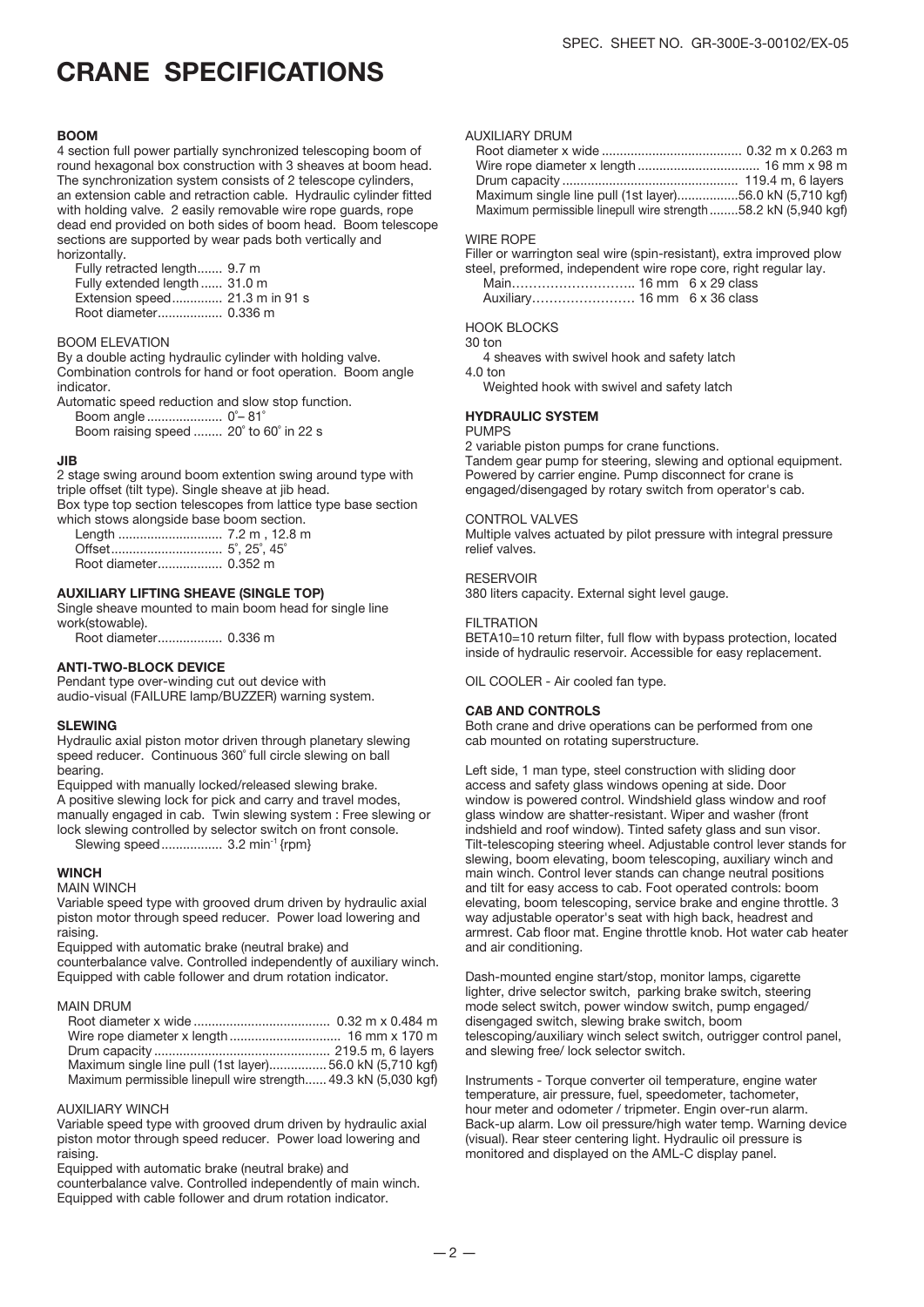### CRANE SPECIFICATIONS

TADANO Automatic Moment Limiter

(AML-C) including:

- Control lever lockout function with audible and visual pre-warning
- Number of parts of line
- Boom position indicator
- Outrigger state indicator
- Slewing angle
- Boom angle / boom length / jib offset angle / jib length / load radius / rated lifting capacities / actual loads read out
- Potential lifting height
- Ratio of actual load moment to rated load moment indication
- Permissible load
- Automatic Speed Reduction and Slow Stop function on
- boom elevation and slewing • Working condition register switch
- Load radius / boom angle / tip height / slewing range preset function
- External warning lamp
- Tare function

### CARRIER SPECIFICATIONS

#### **TYPF**

Rear engine, left-hand drive, driving axle 2-way selected type by manual switch, 4x2 front drive, 4x4 front and rear drive.

#### FRAME

High tensile steel, all welded mono-box construction.

#### ENGINE

| Model                   | Cummins QSB6.7 [EU) Stage IIIA]            |
|-------------------------|--------------------------------------------|
| Type                    | Direct injection diesel                    |
| No. of cylinders        | 6                                          |
| Combustion              | 4 cycle, turbo charged and after cooled    |
| Bore x Stroke, mm       | 107 x 124                                  |
| Displacement, liters    | 6.700                                      |
| Air inlet heater        | 24 volt preheat                            |
| Air cleaner             | Dry type, replaceable element              |
| Oil filter              | Full flow with replaceable element         |
| Fuel filter             | Full flow with replaceable element         |
| Fuel tank, liters       | 300, right side of carrier                 |
| Cooling                 | Liquid pressurized, recirculating by-pass  |
| Radiator                | Fin and tube core, thermostat controlled   |
| Fan, mm                 | Suction type, 6-blade, 711 dia.            |
| Starting                | 24 volt                                    |
| Charging                | 24 volt system, negative ground            |
| Battery                 | 2-120 amp. Hour                            |
| Compressor, air, I /min | 430 at 2,500 min <sup>-1</sup>             |
| Output, Max. kW (HP)    | Gross 160 (220) at 2,500 min <sup>-1</sup> |
| Torque, Max. N•m        | 843 at 1,600 min-1                         |
| Capacity, liters        |                                            |
| Cooling water           | 10                                         |
| Lubrication             | 15                                         |
| Fuel                    | 300                                        |

#### **TRANSMISSION**

Electronically controlled full automatic transmission. Torque converter driving full powershift with driving axle selector. 6 forward and 2 reverse speeds, constant mesh.

- 4 speeds high range 2-wheel drive; 4-wheel drive
- 4 speeds low range 4-wheel drive

#### TRAVEL SPEED - 50 km/h

#### GRADE ABILITY (tan $\theta$ ) - 78% (at stall), 57% \*

\* Machine should be operated within the limit of engine crankcase design (30˚: Cummins QSB6.7)

- Main hydraulic oil pressure
- Fuel consumption monitor
- Main winch / auxiliarly winch select
- Drum rotation indicator (audible and visible type) main and auxiliary winch
- On-rubber indicator

TADANO AML-C monitors outrigger extended length and automatically programs the corresponding "RATED LIFTING CAPACITIES" table

Operator's right hand console includes transmission gear selector, slewing lock lever and sight level bubble.

Upper right console includes flood lamp switch, roof washer and wiper switch, emergency outrigger set up key switch, jib status switch, eco mode switch, and air conditioning control switch. Lower right console includes boom emergency telescoping switch (2nd and 3rd-top)

NOTE: Each crane motion speed is based on unladen conditions.

#### **AXIF**

Front: Full floating type, steering and driving axle with planetary reduction.

Rear: Full floating type, steering and driving axle with planetary reduction and non-spin rear differential.

#### **STEERING**

Hydraulic power steering controlled by steering wheel. 3 steering modes available: 2 wheel front, 4 wheel coordinated and 4 wheel crab.

#### **SUSPENSION**

Front: Semi-elliptic leaf springs with hydraulic lockout device. Rear: Semi-elliptic leaf springs with hydraulic lockout device.

#### BRAKE SYSTEMS

Service: Air over hydraulic disc brakes on all 4 wheels. Parking/Emergency: Spring applied-air released brake acting on input shaft of front axle. Auxiliary: Electro-pneumatic operated exhaust brake.

TIRES - 445/95R25 (OR) Air pressure: 900 kPa

#### **OUTRIGGERS**

4 hydraulic, beam and jack outriggers. Vertical jack cylinders equipped with integral holding valve. Each outrigger beam and jack is controlled independently from cab. Beams extend to 6.3 m center-line and retract to within 2.705 m overall width with floats. Outrigger jack floats are attached thus eliminating the need of manually attaching and detaching them. Controls and sight bubble located in superstructure cab. 4 outrigger extension lengths are provided with corresponding "RATED LIFTING CAPACITIES" for crane duty in confined areas.

| Min. Extension        | 2.2 m center to center |
|-----------------------|------------------------|
| Mid. Extension        | 5.0 m center to center |
| Mid. Extension        | 5.9 m center to center |
| Max. Extension        | 6.3 m center to center |
| Float size (Diameter) | 0.4 <sub>m</sub>       |

#### COUNTERWEIGHT

Integral with slewing frame Mass... 2,380 kg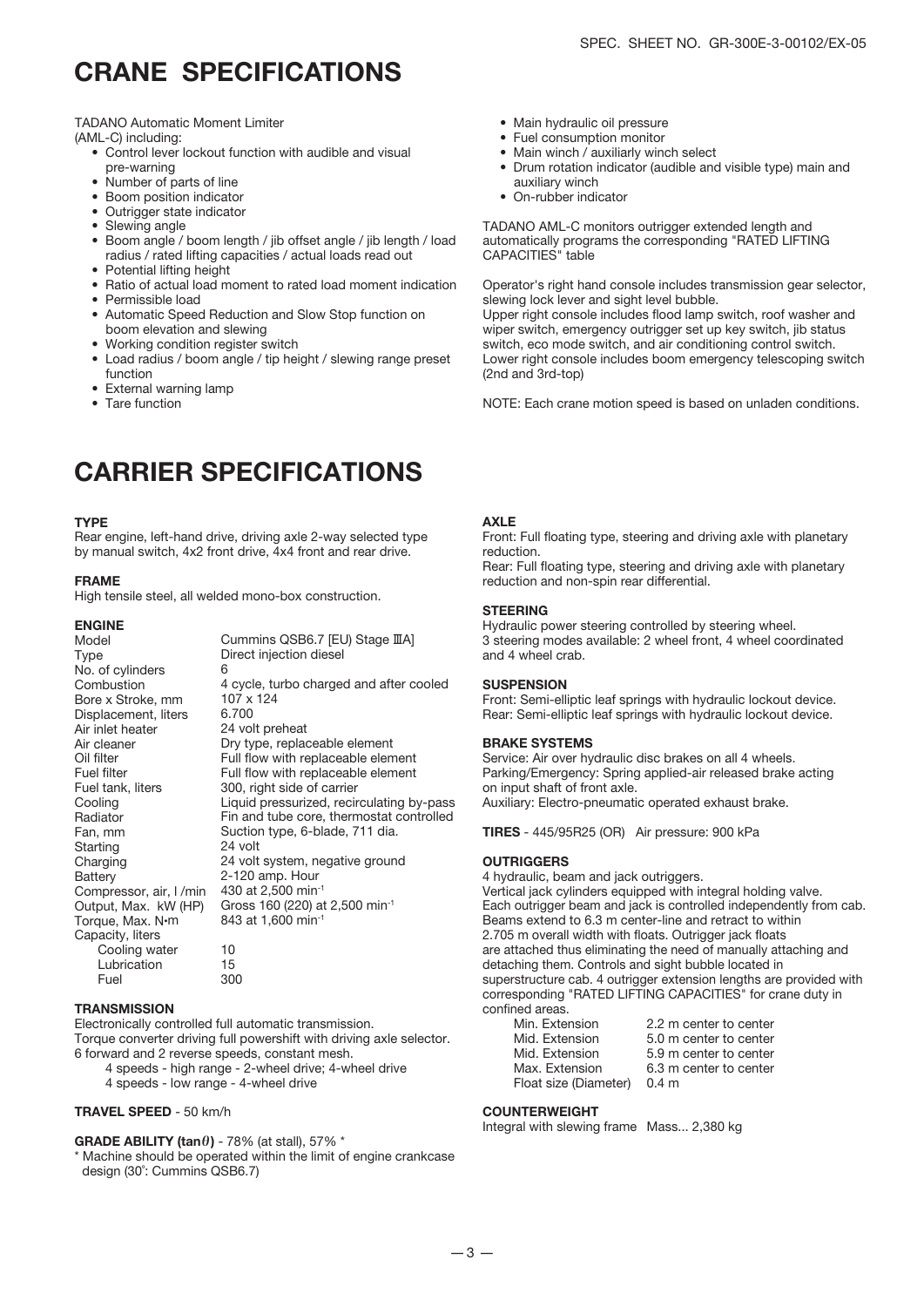### STANDARD EQUIPMENT

- Telematics (machine data logging and monitoring system) with - HELLO-NET via internet (availability depends on countries)
- Eco mode system
- Positive control
- Over unwinding prevention
- Emergency steering system
- Transmission neutral position engine start
- Overshift prevention
- Parking braked travel warning
- Tilt-telescope steering wheel
- Halogen head lamp

### OPTIONAL EQUIPMENT

- Wind speed indicator

### HOISTING PERFORMANCE

|                  | Main or auxiliary winch - 0.32 m drum |                                      |  |  |  |  |  |
|------------------|---------------------------------------|--------------------------------------|--|--|--|--|--|
| Layer            | Line speeds $1$                       | Line pulls<br>Available <sup>2</sup> |  |  |  |  |  |
|                  | m/min                                 | kN (kgf)                             |  |  |  |  |  |
| 1st              | 100                                   | 56.0 (5,710)                         |  |  |  |  |  |
| 2 <sub>nd</sub>  | 108                                   | 51.1 (5,210)                         |  |  |  |  |  |
| 3rd              | 117                                   | 46.7 (4,760)                         |  |  |  |  |  |
| 4th              | 125                                   | 43.1 (4,400)                         |  |  |  |  |  |
| 5th              | 133                                   | 40.0 (4,080)                         |  |  |  |  |  |
| 6th <sup>3</sup> | 142                                   | 37.3 (3,800)                         |  |  |  |  |  |

- Maximum permissible line pull wire strength. Main: 49.3 kN (5,030 kgf) with 6x29 class rope. Auxiliary: 58.2 kN (5,940 kgf) with 6x36 class rope.

<sup>1</sup> Line speed based only on hook block, not loaded.

<sup>2</sup> Developed by machinery with each layer of wire rope, but not based on rope strength or other limitations in machinery or equipment.

<sup>3</sup> Sixth layer of wire rope are not recommended for hoisting operations.

#### - Fenders - Air dryer

- Water separator with filter (high filtration)
- Air cleaner dust indicator
- Full instrumentation package
- Complete highway light package
- Tire inflation kit
- Towing hooks-Front and rear
- Lifting eyes
- Hook block tie down (front bumper)
- Weighted hook storage compartment
- Tool storage compartment

#### LINE SPEEDS AND PULLS DRUM WIRE ROPE CAPACITIES

| Main or auxiliary winch - 0.32 m drum |                        |       |                | Main drum grooved lagging | auxiliary drum grooved lagging<br>16 mm wire rope |                 |  |
|---------------------------------------|------------------------|-------|----------------|---------------------------|---------------------------------------------------|-----------------|--|
| Line pulls                            |                        | Wire  |                | 16 mm wire rope           |                                                   |                 |  |
| _ine speeds <sup>1</sup>              | Available <sup>2</sup> | rope  | Rope per layer | Total wire rope           | Rope per layer                                    | Total wire rope |  |
| m/min                                 | kN (kgf)               | layer | m              | m                         | m                                                 | m               |  |
| 100                                   | 56.0 (5,710)           |       | 30.1           | 30.1                      | 16.4                                              | 16.4            |  |
| 108                                   | 51.1(5,210)            | ∩     | 32.8           | 62.9                      | 17.8                                              | 34.2            |  |
| 117                                   | 46.7 (4,760)           | 3     | 35.3           | 98.2                      | 19.2                                              | 53.4            |  |
| 125                                   | 43.1 (4,400)           | 4     | 37.8           | 136.0                     | 20.6                                              | 74.0            |  |
| 133                                   | 40.0 (4,080)           | 5     | 40.5           | 176.5                     | 22.0                                              | 96.0            |  |
| 142                                   | 37.3 (3,800)           | 6     | 43.0           | 219.5                     | 23.4                                              | 119.4           |  |

#### DRUM DIMENSIONS

| Root diameter   |           | 320 mm |
|-----------------|-----------|--------|
| Length          | Main      | 484 mm |
|                 | Auxiliary | 263 mm |
| Flange diameter |           | 530 mm |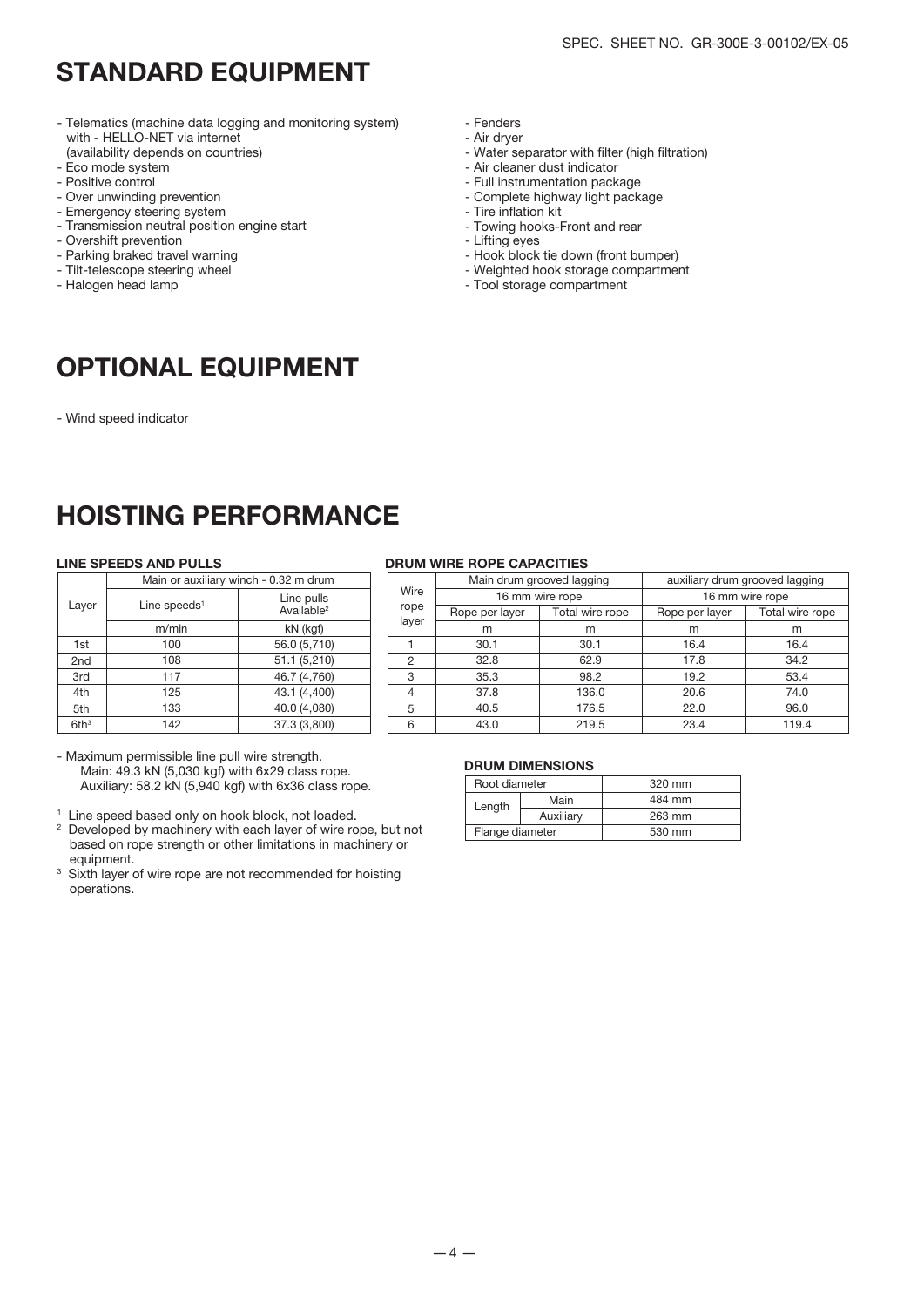### GR-300EX WORKING RANGE CHART





Boom Length

The above lifting height and boom angle are based on a straight (unloaded) boom and machine standing level on firm supporting surface. Allowance should be made for boom deflection obtained under loaded conditions. The above working range is shown on condition with outriggers fully (6.3 m) extended.

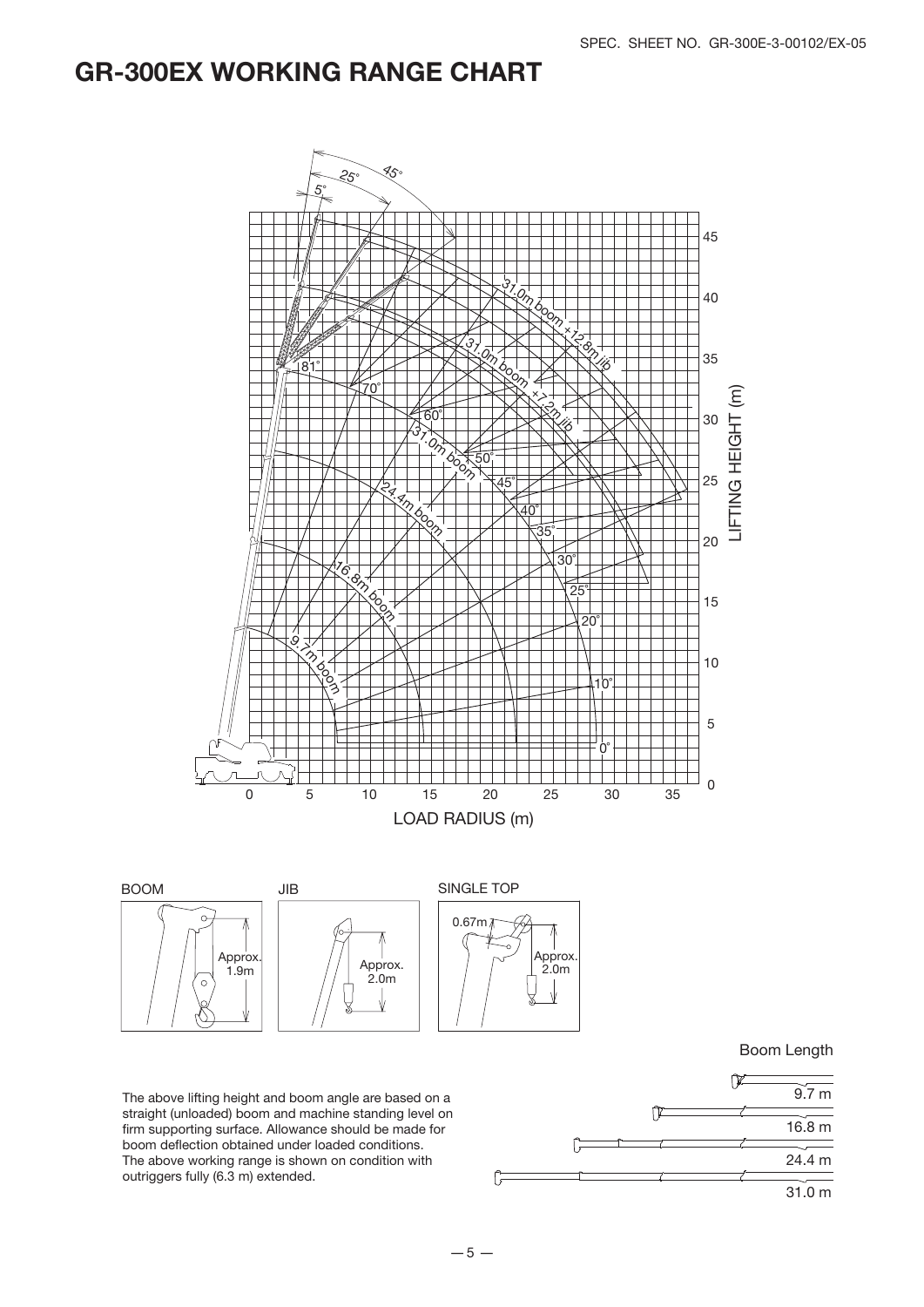| ON OUTRIGGERS FULLY EXTENDED 6.3 m SPREAD<br>360° ROTATION (Unit: x1000 kg) |          |                  |      |                  |      |                  |              |                   |
|-----------------------------------------------------------------------------|----------|------------------|------|------------------|------|------------------|--------------|-------------------|
| A                                                                           |          | 9.7 <sub>m</sub> |      | 16.8 m           |      | 24.4 m           |              | 31.0 <sub>m</sub> |
| B                                                                           | $\Omega$ |                  | C    |                  | C    |                  | $\mathsf{C}$ |                   |
| $\overline{3.0}$                                                            | 60.6     | 30.0             | 74.4 | 19.2             | 79.7 | 12.5             |              |                   |
| 3.5                                                                         | 57.0     | 27.2             | 72.5 | 19.2             | 78.5 | 12.5             |              |                   |
| 4.0                                                                         | 53.1     | 23.4             | 70.9 | 19.2             | 77.5 | 12.5             | 80.8         | 8.4               |
| 4.5                                                                         | 49.2     | 21.3             | 68.9 | 18.3             | 76.3 | 12.5             | 80.0         | 8.4               |
| 5.0                                                                         | 44.7     | 19.6             | 67.1 | 17.0             | 75.0 | 12.5             | 79.1         | 8.4               |
| 5.5                                                                         | 40.3     | 18.1             | 65.1 | 15.8             | 74.0 | 12.5             | 78.3         | 8.4               |
| 6.0                                                                         | 34.9     | 16.6             | 63.3 | 14.7             | 72.8 | 12.5             | 77.3         | 8.4               |
| 6.5                                                                         | 28.7     | 15.2             | 61.4 | 13.6             | 71.5 | 117              | 76.6         | 8.4               |
| 7.0                                                                         | 18.3     | 14.1             | 59.4 | 12.9             | 70.3 | 11.0             | 75.6         | 8.1               |
| 8.0                                                                         |          |                  | 54.9 | 10.9             | 67.7 | 9.75             | 73.7         | 7.5               |
| 9.0                                                                         |          |                  | 50.5 | 9.0              | 65.0 | 8.75             | 71.8         | 6.8               |
| 10.0                                                                        |          |                  | 45.8 | 7.05             | 62.4 | 7.9              | 69.8         | 6.2               |
| 11.0                                                                        |          |                  | 40.3 | 5.8              | 59.5 | 6.6              | 67.6         | 5.8               |
| 12.0                                                                        |          |                  | 34.3 | $\overline{4.8}$ | 56.5 | 5.6              | 65.6         | 5.4               |
| 13.0                                                                        |          |                  | 27.0 | 4.05             | 53.6 | 4.75             | 63.5         | 5.0               |
| 14.0                                                                        |          |                  | 15.7 | 3.4              | 50.4 | 4.15             | 61.3         | 4.4               |
| 15.0                                                                        |          |                  |      |                  | 47.0 | $\overline{3.6}$ | 59.0         | 3.85              |
| 16.0                                                                        |          |                  |      |                  | 43.4 | $\overline{3.2}$ | 56.6         | 3.45              |
| 17.0                                                                        |          |                  |      |                  | 39.6 | 2.75             | 54.2         | 3.05              |
| 18.0                                                                        |          |                  |      |                  | 35.5 | 2.45             | 51.8         | 2.65              |
| 19.0                                                                        |          |                  |      |                  | 30.7 | 2.05             | 49.2         | 2.4               |
| 20.0                                                                        |          |                  |      |                  | 25.6 | 1.8              | 46.6         | 2.1               |
| 22.0                                                                        |          |                  |      |                  |      |                  | 40.8         | 1.7               |
| 24.0                                                                        |          |                  |      |                  |      |                  | 34.4         | 1.3               |
| 26.0                                                                        |          |                  |      |                  |      |                  | 26.2         | 1.0               |
| 28.0                                                                        |          |                  |      |                  |      |                  | 13.4         | 0.5               |
| D                                                                           |          |                  |      | $0^{\circ}$      |      |                  |              |                   |

| LIFTING CAPACITIES AT ZERO DEGREE BOOM ANGLE<br>ON OUTRIGGERS FULLY EXTENDED 6.3 m SPREAD 360° ROTATION |     |                  |        |  |        |  |        |     |
|---------------------------------------------------------------------------------------------------------|-----|------------------|--------|--|--------|--|--------|-----|
|                                                                                                         |     | 9.7 <sub>m</sub> | 16.8 m |  | 24.4 m |  | 31.0 m |     |
|                                                                                                         | в   |                  |        |  |        |  |        |     |
|                                                                                                         | 7.2 | 13.4             | 14.3   |  | 21.9   |  | 28.5   | 5.ט |

| ON OUTRIGGERS MID EXTENDED 5.9 m SPREAD<br>OVER SIDE (Unit: x1000 kg) |      |                  |              |                   |      |        |      |        |  |  |
|-----------------------------------------------------------------------|------|------------------|--------------|-------------------|------|--------|------|--------|--|--|
| A                                                                     |      | 9.7 <sub>m</sub> |              | 16.8 <sub>m</sub> |      | 24.4 m |      | 31.0 m |  |  |
| B.                                                                    | C    |                  | $\mathsf{C}$ |                   | C    |        | C    |        |  |  |
| 3.0                                                                   | 60.6 | 30.0             | 74.4         | 19.2              | 79.7 | 12.5   |      |        |  |  |
| 3.5                                                                   | 57.0 | 27.2             | 72.5         | 19.2              | 78.5 | 12.5   |      |        |  |  |
| 4.0                                                                   | 53.1 | 23.4             | 70.9         | 19.2              | 77.5 | 12.5   | 80.8 | 8.4    |  |  |
| 4.5                                                                   | 49.2 | 21.3             | 68.9         | 18.3              | 76.3 | 12.5   | 80.0 | 8.4    |  |  |
| 5.0                                                                   | 44.7 | 19.6             | 67.1         | 17.0              | 75.0 | 12.5   | 79.1 | 8.4    |  |  |
| 5.5                                                                   | 40.3 | 18.1             | 65.1         | 15.8              | 74.0 | 12.5   | 78.3 | 8.4    |  |  |
| 6.0                                                                   | 34.9 | 16.6             | 63.3         | 14.7              | 72.8 | 12.5   | 77.3 | 8.4    |  |  |
| 6.5                                                                   | 28.7 | 15.2             | 61.4         | 13.6              | 71.5 | 11.7   | 76.6 | 8.4    |  |  |
| 7.0                                                                   | 18.3 | 12.9             | 59.4         | 12.6              | 70.3 | 11.0   | 75.6 | 8.1    |  |  |
| 8.0                                                                   |      |                  | 54.9         | 9.65              | 67.7 | 9.75   | 73.7 | 7.5    |  |  |
| 9.0                                                                   |      |                  | 50.5         | 7.7               | 65.0 | 8.75   | 71.8 | 6.8    |  |  |
| 10.0                                                                  |      |                  | 45.8         | 6.25              | 62.1 | 7.05   | 69.8 | 6.2    |  |  |
| 11.0                                                                  |      |                  | 40.3         | 5.15              | 59.4 | 5.95   | 67.6 | 5.8    |  |  |
| 12.0                                                                  |      |                  | 34.3         | 4.2               | 56.5 | 4.95   | 65.5 | 5.3    |  |  |
| 13.0                                                                  |      |                  | 27.0         | 3.5               | 53.4 | 4.2    | 63.2 | 4.5    |  |  |
| 14.0                                                                  |      |                  | 15.7         | 2.9               | 50.2 | 3.55   | 61.1 | 3.85   |  |  |
| 15.0                                                                  |      |                  |              |                   | 46.9 | 3.05   | 58.8 | 3.35   |  |  |
| 16.0                                                                  |      |                  |              |                   | 43.3 | 2.6    | 56.5 | 2.85   |  |  |
| 17.0                                                                  |      |                  |              |                   | 39.5 | 2.25   | 54.0 | 2.5    |  |  |
| 18.0                                                                  |      |                  |              |                   | 35.2 | 1.85   | 51.6 | 2.2    |  |  |
| 19.0                                                                  |      |                  |              |                   | 30.6 | 1.6    | 49.1 | 1.85   |  |  |
| 20.0                                                                  |      |                  |              |                   | 25.1 | 1.35   | 46.4 | 1.6    |  |  |
| 22.0                                                                  |      |                  |              |                   |      |        | 40.4 | 1.15   |  |  |
| 24.0                                                                  |      |                  |              |                   |      |        | 33.6 | 0.8    |  |  |
| 26.0                                                                  |      |                  |              |                   |      |        | 25.6 | 0.55   |  |  |
| D                                                                     |      | $0^{\circ}$      |              |                   |      |        |      |        |  |  |

| LIFTING CAPACITIES AT ZERO DEGREE BOOM ANGLE<br>ON OUTRIGGERS FULLY EXTENDED 5.9 m SPREAD OVER SIDE |     |      |      |        |      |        |      |        |
|-----------------------------------------------------------------------------------------------------|-----|------|------|--------|------|--------|------|--------|
|                                                                                                     |     | m    |      | 16.8 m |      | 24.4 m |      | 31.0 m |
|                                                                                                     |     |      |      |        | в    |        |      |        |
|                                                                                                     | 7.2 | 12.0 | 14.3 |        | 21.9 | 0.9    | 28.5 | 0.3    |

A: Boom length (m)

B: Load radius (m)

C: Loaded boom angle ( ˚)

D: Minimum boom angle ( $\hat{ }$ ) for indicated boom length (no load)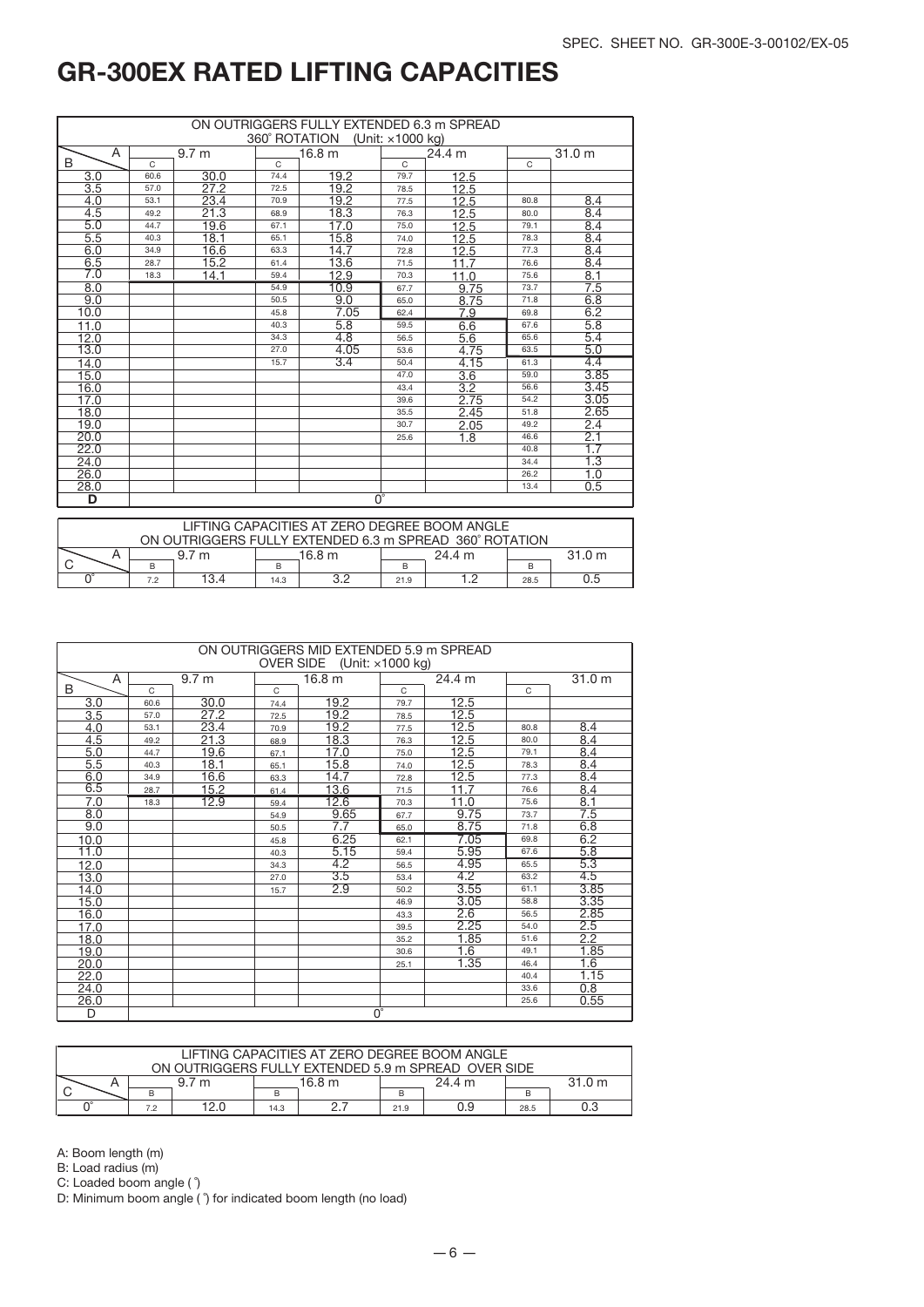| ON OUTRIGGERS MID EXTENDED 5.0 m SPREAD<br><b>OVER SIDE</b><br>(Unit: ×1000 kg)                               |      |                  |              |                        |              |                  |          |                         |
|---------------------------------------------------------------------------------------------------------------|------|------------------|--------------|------------------------|--------------|------------------|----------|-------------------------|
| A<br>24.4 m<br>31.0 m<br>16.8 m<br>9.7 <sub>m</sub>                                                           |      |                  |              |                        |              |                  |          |                         |
| <sub>B</sub>                                                                                                  | C.   |                  | $\mathsf{C}$ |                        | $\mathsf{C}$ |                  | $\Omega$ |                         |
| 3.0                                                                                                           | 60.6 | 30.0             | 74.4         | 19.2                   | 79.7         | 12.5             |          |                         |
| $\overline{3.5}$                                                                                              | 57.0 | 27.2             | 72.5         | 19.2                   | 78.5         | 12.5             |          |                         |
| 4.0                                                                                                           | 53.1 | 23.4             | 70.9         | 19.2                   | 77.5         | 12.5             | 80.8     | 8.4                     |
| 4.5                                                                                                           | 49.2 | 21.3             | 68.9         | 18.3                   | 76.3         | 12.5             | 80.0     | 8.4                     |
| 5.0                                                                                                           | 44.7 | 19.6             | 67.1         | 17.0                   | 75.0         | 12.5             | 79.1     | 8.4                     |
| 5.5                                                                                                           | 40.3 | 15.7             | 65.1         | 15.0                   | 74.0         | 12.5             | 78.3     | 8.4                     |
| 6.0                                                                                                           | 34.9 | 13.2             | 63.3         | 12.65                  | 72.8         | 12.5             | 77.3     | 8.4                     |
| 6.5                                                                                                           | 28.7 | 11.3             | 61.4         | 10.85                  | 71.5         | 11.7             | 76.6     | 8.4                     |
| 7.0                                                                                                           | 18.2 | 9.65             | 59.4         | 9.5                    | 70.1         | 10.4             | 75.6     | 8.1                     |
| 8.0                                                                                                           |      |                  | 54.9         | 7.3                    | 67.5         | 8.2              | 73.7     | 7.5                     |
| 9.0                                                                                                           |      |                  | 50.5         | 5.8                    | 64.8         | 6.7              | 71.8     | 6.8                     |
| 10.0                                                                                                          |      |                  | 45.8         | 4.7                    | 62.0         | 5.5              | 69.5     | 5.8                     |
| 11.0                                                                                                          |      |                  | 40.3         | 3.8                    | 59.3         | 4.65             | 67.3     | 4.9                     |
| 12.0                                                                                                          |      |                  | 34.3         | 3.1                    | 56.3         | 3.9              | 65.2     | 4.25                    |
| 13.0                                                                                                          |      |                  | 27.0         | 2.55                   | 53.0         | 3.25             | 63.0     | 3.6                     |
| 14.0                                                                                                          |      |                  | 15.7         | $\overline{1.9}$       | 49.9         | 2.75             | 60.8     | 3.1                     |
| 15.0                                                                                                          |      |                  |              |                        | 46.6         | 2.3              | 58.5     | 2.65                    |
| 16.0                                                                                                          |      |                  |              |                        | 43.0         | $\overline{1.9}$ | 56.1     | 2.25                    |
| 17.0                                                                                                          |      |                  |              |                        | 39.4         | $\overline{1.6}$ | 53.8     | 1.95                    |
| 18.0                                                                                                          |      |                  |              |                        | 35.2         | 1.35             | 51.3     | 1.65                    |
| 19.0                                                                                                          |      |                  |              |                        | 30.5         | 1.1              | 48.7     | 1.4                     |
| 20.0                                                                                                          |      |                  |              |                        | 24.9         | 0.75             | 46.0     | $\overline{1.2}$        |
| 22.0                                                                                                          |      |                  |              |                        |              |                  | 40.3     | 0.8                     |
| D                                                                                                             |      |                  |              | $\overline{0}^{\circ}$ |              |                  |          | $\overline{26}^{\circ}$ |
| LIFTING CAPACITIES AT ZERO DEGREE BOOM ANGLE<br>ON OUTRIGGERS FULLY EXTENDED 5.0 m SPREAD<br><b>OVER SIDE</b> |      |                  |              |                        |              |                  |          |                         |
|                                                                                                               |      |                  |              |                        |              |                  |          |                         |
| A<br>C                                                                                                        | B    | 9.7 <sub>m</sub> | B            | 16.8 m                 | B            | 24.4 m           |          |                         |

|      |              |                  |      | ON OUTRIGGERS MIN EXTENDED 2.2 m SPREAD |                          |        |      |                   |  |  |
|------|--------------|------------------|------|-----------------------------------------|--------------------------|--------|------|-------------------|--|--|
|      |              |                  |      | OVER SIDE (Unit: $\times$ 1000 kg)      |                          |        |      |                   |  |  |
| A    |              | 9.7 <sub>m</sub> |      | 16.8 <sub>m</sub>                       |                          | 24.4 m |      | 31.0 <sub>m</sub> |  |  |
| B    | $\mathsf{C}$ |                  | C    |                                         | C                        |        | C    |                   |  |  |
| 3.0  | 60.6         | 13.2             | 74.2 | 13.0                                    | 79.5                     | 12.5   |      |                   |  |  |
| 3.5  | 57.0         | 10.25            | 72.2 | 9.8                                     | 78.4                     | 10.9   |      |                   |  |  |
| 4.0  | 53.1         | 8.0              | 70.5 | 7.8                                     | 77.2                     | 8.8    | 79.9 | 8.0               |  |  |
| 4.5  | 49.2         | 6.7              | 68.4 | 6.45                                    | 75.9                     | 7.25   | 79.0 | 7.2               |  |  |
| 5.0  | 44.7         | 5.7              | 66.8 | 5.3                                     | 74.6                     | 6.2    | 77.9 | 6.05              |  |  |
| 5.5  | 40.3         | 4.7              | 64.6 | 4.4                                     | 73.3                     | 5.2    | 77.0 | 5.45              |  |  |
| 6.0  | 34.9         | 3.85             | 62.8 | 3.65                                    | 72.0                     | 4.4    | 76.1 | 4.8               |  |  |
| 6.5  | 28.7         | 3.3              | 60.9 | 3.05                                    | 70.6                     | 3.8    | 75.1 | 4.25              |  |  |
| 7.0  | 18.3         | 2.7              | 58.7 | 2.6                                     | 69.5                     | 3.3    | 74.1 | 3.65              |  |  |
| 8.0  |              |                  | 54.6 | 1.85                                    | 66.7                     | 2.4    | 72.3 | 2.75              |  |  |
| 9.0  |              |                  | 50.2 | 1.2                                     | 64.1                     | 1.75   | 70.3 | 2.05              |  |  |
| 10.0 |              |                  | 45.1 | 0.55                                    | 61.3                     | 1.35   | 68.3 | 1.5               |  |  |
| 11.0 |              |                  |      |                                         | 58.7                     | 0.95   | 66.2 | 1.2               |  |  |
| 12.0 |              |                  |      |                                         | 55.9                     | 0.55   | 64.3 | 0.9               |  |  |
| 13.0 |              |                  |      |                                         |                          |        | 62.2 | 0.5               |  |  |
| D    |              | $0^{\circ}$      |      | $40^{\circ}$                            | $53^\circ$<br>$60^\circ$ |        |      |                   |  |  |

| LIFTING CAPACITIES AT ZERO DEGREE BOOM ANGLE<br>ON OUTRIGGERS MIN EXTENDED 2.2 m SPREAD OVER SIDE |     |  |  |  |  |  |  |  |  |  |  |  |
|---------------------------------------------------------------------------------------------------|-----|--|--|--|--|--|--|--|--|--|--|--|
|                                                                                                   | . m |  |  |  |  |  |  |  |  |  |  |  |
|                                                                                                   |     |  |  |  |  |  |  |  |  |  |  |  |
| 7.2                                                                                               |     |  |  |  |  |  |  |  |  |  |  |  |

A: Boom length (m)

B: Load radius (m)

C: Loaded boom angle ( ˚)

D: Minimum boom angle ( ˚) for indicated boom length (no load)

 $C \sim$  B  $\sim$  B  $\sim$  B  $\sim$  B  $\sim$  B  $\sim$ 

0° | 7.2 | 9.0 | 14.3 | 1.8 | 21.9 | 0.5

| Boom length             | 9.7 <sub>m</sub> | $\vert$ 9.7 m to 16.8 m $\vert$ 16.8 m to 31.0 m Single top / Jib |  |
|-------------------------|------------------|-------------------------------------------------------------------|--|
| Number of parts of line |                  |                                                                   |  |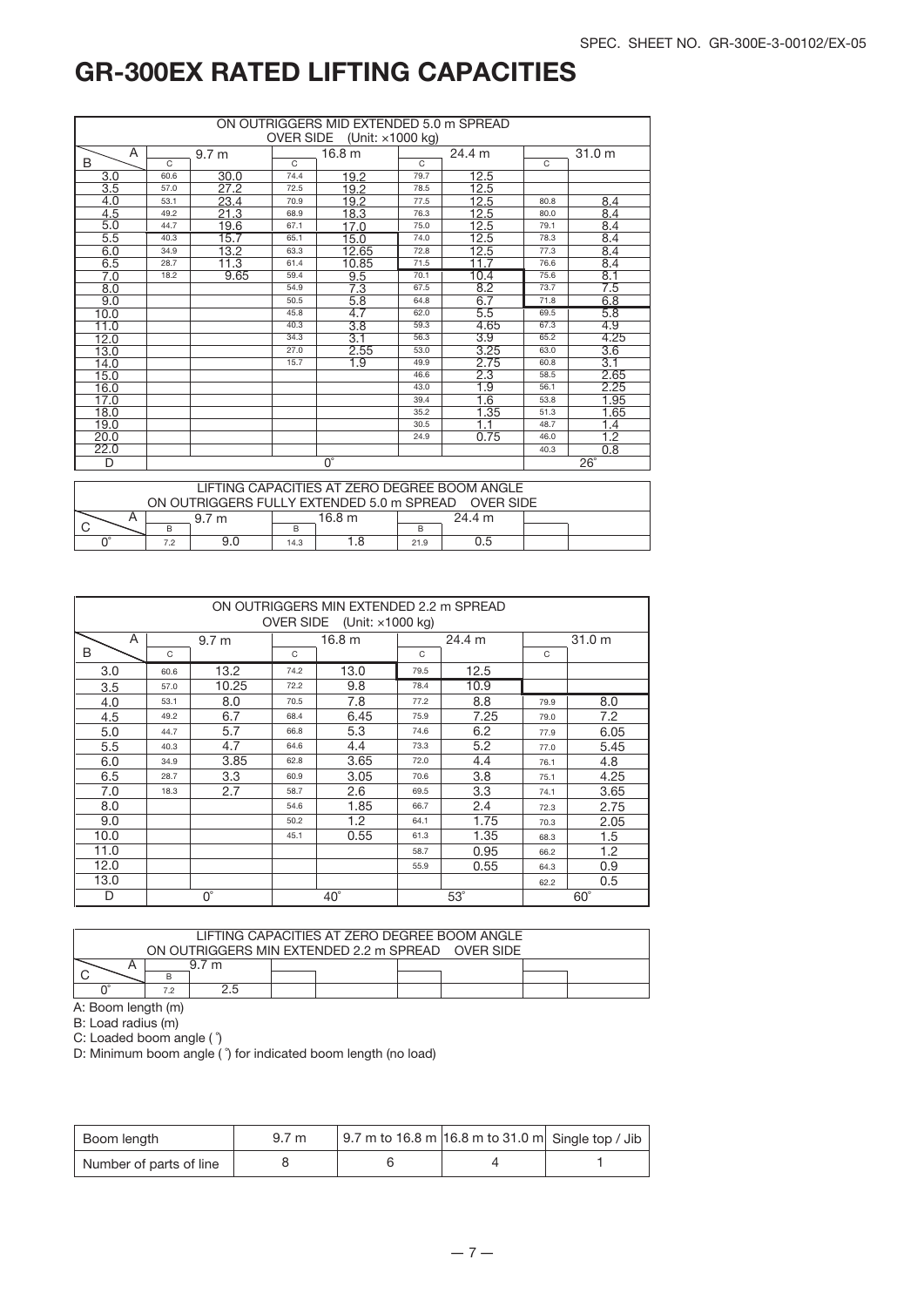| ON OUTRIGGERS FULLY EXTENDED 6.3 m SPREAD |                |      |          |                         |          |               |  |              |                          |      |                 |                          |              |      |
|-------------------------------------------|----------------|------|----------|-------------------------|----------|---------------|--|--------------|--------------------------|------|-----------------|--------------------------|--------------|------|
|                                           |                |      |          |                         |          | 360° ROTATION |  |              | (Unit: $\times$ 1000 kg) |      |                 |                          |              |      |
|                                           |                |      |          | 31.0-m Boom + 7.2-m Jib |          |               |  |              |                          |      |                 | 31.0-m Boom + 12.8-m Jib |              |      |
| C                                         | $5^\circ$ Tilt |      | 25° Tilt |                         | 45° Tilt |               |  | C            | $5^\circ$ Tilt           |      | $25^\circ$ Tilt |                          | 45° Tilt     |      |
|                                           | $\mathsf{R}$   | W    | R        | W                       | R        | W             |  |              | R                        | W    | R               | W                        | $\mathsf{R}$ | W    |
| $80^\circ$                                | 5.9            | 3.5  | 8.1      | 2.4                     | 9.8      | 1.7           |  | $80^\circ$   | 7.7                      | 2.2  | 11.7            | 1.2                      | 14.6         | 0.8  |
| $77.5^\circ$                              | 7.7            | 3.5  | 9.8      | 2.3                     | 11.4     | 1.65          |  | $77.5^\circ$ | 9.8                      | 2.15 | 13.5            | 1.15                     | 16.3         | 0.78 |
| $75^\circ$                                | 9.4            | 3.5  | 11.4     | 2.2                     | 12.9     | 1.6           |  | $75^\circ$   | 11.8                     | 2.1  | 15.3            | 1.1                      | 17.9         | 0.75 |
| $72.5^\circ$                              | 11.2           | 3.23 | 13.0     | 2.1                     | 14.4     | 1.55          |  | $72.5^\circ$ | 13.6                     | 1.93 | 17.1            | 1.05                     | 19.4         | 0.73 |
| $70^\circ$                                | 12.7           | 2.95 | 14.6     | 2.0                     | 15.8     | 1.5           |  | $70^\circ$   | 15.5                     | 1.75 | 18.8            | 1.0                      | 21.0         | 0.7  |
| $67.5^\circ$                              | 14.3           | 2.75 | 16.1     | 1.93                    | 17.2     | 1.45          |  | $67.5^\circ$ | 17.2                     | 1.63 | 20.5            | 0.95                     | 22.5         | 0.68 |
| $65^\circ$                                | 15.8           | 2.55 | 17.5     | 1.85                    | 18.6     | 1.4           |  | $65^\circ$   | 18.9                     | 1.5  | 22.0            | 0.9                      | 23.9         | 0.65 |
| $62.5^\circ$                              | 17.3           | 2.35 | 19.0     | 1.8                     | 19.9     | 1.38          |  | $62.5^\circ$ | 20.6                     | 1.4  | 23.6            | 0.88                     | 25.2         | 0.65 |
| $60^\circ$                                | 18.7           | 2.15 | 20.4     | 1.75                    | 21.2     | 1.35          |  | $60^\circ$   | 22.3                     | 1.3  | 25.1            | 0.85                     | 26.6         | 0.65 |
| $57.5^\circ$                              | 20.0           | 1.95 | 21.6     | 1.65                    | 22.4     | 1.33          |  | $57.5^\circ$ | 23.8                     | 1.23 | 26.4            | 0.8                      | 27.8         | 0.65 |
| $55^{\circ}$                              | 21.4           | 1.75 | 22.9     | 1.55                    | 23.6     | 1.3           |  | $55^\circ$   | 25.4                     | 1.15 | 27.9            | 0.75                     | 29.0         | 0.65 |
| $52.5^\circ$                              | 22.6           | 1.55 | 24.0     | 1.38                    | 24.7     | 1.23          |  | $52.5^\circ$ | 26.8                     | 1.1  | 29.2            | 0.73                     | 30.2         | 0.63 |
| $50^\circ$                                | 23.9           | 1.35 | 25.2     | 1.2                     | 25.7     | 1.15          |  | $50^\circ$   | 28.3                     | 1.05 | 30.5            | 0.7                      | 31.4         | 0.6  |
| $47.5^\circ$                              | 25.0           | 1.18 | 26.3     | 1.1                     | 26.7     | 1.1           |  | $47.5^\circ$ | 29.6                     | 0.9  | 31.7            | 0.68                     | 32.5         | 0.6  |
| $45^\circ$                                | 26.0           | 1.0  | 27.3     | 1.0                     | 27.7     | 1.0           |  | $45^{\circ}$ | 30.8                     | 0.75 | 32.8            | 0.65                     | 33.5         | 0.6  |
| $42.5^\circ$                              | 27.1           | 0.9  | 28.2     | 0.9                     |          |               |  | $42.5^\circ$ | 32.0                     | 0.68 | 33.8            | 0.6                      |              |      |
| $40^{\circ}$                              | 28.1           | 0.8  | 29.1     | 0.8                     |          |               |  | $40^{\circ}$ | 33.1                     | 0.6  | 34.8            | 0.55                     |              |      |
| $37.5^\circ$                              | 29.0           | 0.7  | 30.0     | 0.7                     |          |               |  | $37.5^\circ$ | 34.2                     | 0.53 | 35.7            | 0.48                     |              |      |
| $35^\circ$                                | 30.0           | 0.6  | 30.8     | 0.6                     |          |               |  | $35^\circ$   | 35.2                     | 0.45 | 36.5            | 0.4                      |              |      |
| $32.5^\circ$                              | 30.8           | 0.53 | 31.5     | 0.53                    |          |               |  | $32.5^\circ$ | 36.1                     | 0.4  |                 |                          |              |      |
| $30^\circ$                                | 31.6           | 0.45 | 32.2     | 0.45                    |          |               |  | $30^\circ$   | 37.0                     | 0.35 |                 |                          |              |      |
| $27.5^\circ$                              | 32.3           | 0.4  | 32.8     | 0.38                    |          |               |  |              |                          |      |                 |                          |              |      |
| $25^\circ$                                | 33.0           | 0.35 | 33.4     | 0.3                     |          |               |  |              |                          |      |                 |                          |              |      |

|              |      |                |      |                         |                  | ON OUTRIGGERS MID EXTENDED 5.9 m SPREAD |                  |      |                |      |                          |      |                 |  |
|--------------|------|----------------|------|-------------------------|------------------|-----------------------------------------|------------------|------|----------------|------|--------------------------|------|-----------------|--|
|              |      |                |      |                         | <b>OVER SIDE</b> |                                         | (Unit: ×1000 kg) |      |                |      |                          |      |                 |  |
|              |      |                |      | 31.0-m Boom + 7.2-m Jib |                  |                                         |                  |      |                |      | 31.0-m Boom + 12.8-m Jib |      |                 |  |
| C            |      | $5^\circ$ Tilt |      | 25° Tilt                |                  | $45^\circ$ Tilt                         | C                |      | $5^\circ$ Tilt |      | 25° Tilt                 |      | $45^\circ$ Tilt |  |
|              | R    | W              | R    | W                       | R                | W                                       |                  | R    | W              | R    | W                        | R    | W               |  |
| $80^\circ$   | 5.9  | 3.5            | 8.1  | 2.4                     | 9.8              | 1.7                                     | $80^\circ$       | 7.7  | 2.2            | 11.7 | 1.2                      | 14.6 | 0.8             |  |
| $77.5^\circ$ | 7.7  | 3.5            | 9.8  | 2.3                     | 11.4             | 1.65                                    | $77.5^\circ$     | 9.8  | 2.15           | 13.5 | 1.15                     | 16.3 | 0.78            |  |
| $75^\circ$   | 9.4  | 3.5            | 11.4 | 2.2                     | 12.9             | 1.6                                     | $75^\circ$       | 11.8 | 2.1            | 15.3 | 1.1                      | 17.9 | 0.75            |  |
| $72.5^\circ$ | 11.2 | 3.23           | 13.0 | 2.1                     | 14.4             | 1.55                                    | $72.5^\circ$     | 13.6 | 1.93           | 17.1 | 1.05                     | 19.4 | 0.73            |  |
| $70^\circ$   | 12.7 | 2.95           | 14.6 | 2.0                     | 15.8             | 1.5                                     | $70^\circ$       | 15.5 | 1.75           | 18.8 | 1.0                      | 21.0 | 0.7             |  |
| $67.5^\circ$ | 14.3 | 2.75           | 16.1 | 1.93                    | 17.2             | 1.45                                    | 67.5°            | 17.2 | 1.63           | 20.5 | 0.95                     | 22.5 | 0.68            |  |
| $65^\circ$   | 15.8 | 2.55           | 17.5 | 1.85                    | 18.6             | 1.4                                     | $65^\circ$       | 18.9 | 1.5            | 22.0 | 0.9                      | 23.9 | 0.65            |  |
| $62.5^\circ$ | 17.3 | 2.35           | 19.0 | 1.8                     | 19.9             | 1.38                                    | $62.5^\circ$     | 20.6 | 1.4            | 23.6 | 0.88                     | 25.2 | 0.65            |  |
| $60^\circ$   | 18.7 | 2.15           | 20.4 | 1.75                    | 21.2             | 1.35                                    | $60^\circ$       | 22.3 | 1.3            | 25.1 | 0.85                     | 26.6 | 0.65            |  |
| $57.5^\circ$ | 20.0 | 1.88           | 21.6 | 1.6                     | 22.4             | 1.33                                    | $57.5^\circ$     | 23.8 | 1.23           | 26.4 | 0.8                      | 27.8 | 0.65            |  |
| $55^\circ$   | 21.4 | 1.6            | 22.9 | 1.45                    | 23.6             | 1.3                                     | $55^{\circ}$     | 25.4 | 1.15           | 27.9 | 0.75                     | 29.0 | 0.65            |  |
| $52.5^\circ$ | 22.6 | 1.35           | 24.0 | 1.25                    | 24.7             | 1.15                                    | $52.5^\circ$     | 26.8 | 1.0            | 29.2 | 0.73                     | 30.2 | 0.63            |  |
| $50^\circ$   | 23.9 | 1.1            | 25.1 | 1.05                    | 25.7             | 1.0                                     | $50^\circ$       | 28.2 | 0.85           | 30.4 | 0.7                      | 31.3 | 0.6             |  |
| $47.5^\circ$ | 25.0 | 0.95           | 26.1 | 0.9                     | 26.7             | 0.88                                    | $47.5^\circ$     | 29.5 | 0.73           | 31.6 | 0.63                     | 32.3 | 0.55            |  |
| $45^{\circ}$ | 26.0 | 0.8            | 27.1 | 0.75                    | 27.7             | 0.75                                    | $45^\circ$       | 30.7 | 0.6            | 32.7 | 0.55                     | 33.3 | 0.5             |  |
| $42.5^\circ$ | 27.1 | 0.68           | 28.1 | 0.63                    |                  |                                         | $42.5^\circ$     | 31.9 | 0.48           | 33.7 | 0.45                     |      |                 |  |
| $40^{\circ}$ | 28.1 | 0.55           | 29.0 | 0.5                     |                  |                                         | $40^{\circ}$     | 33.1 | 0.35           | 34.7 | 0.35                     |      |                 |  |
| $37.5^\circ$ | 29.0 | 0.48           | 29.8 | 0.43                    |                  |                                         |                  |      |                |      |                          |      |                 |  |
| $35^\circ$   | 30.0 | 0.4            | 30.7 | 0.35                    |                  |                                         |                  |      |                |      |                          |      |                 |  |

|              | ON OUTRIGGERS MID EXTENDED 5.0 m SPREAD<br><b>OVER SIDE</b><br>(Unit: $\times$ 1000 kg) |      |      |                         |      |          |  |              |                                  |      |              |      |          |      |  |
|--------------|-----------------------------------------------------------------------------------------|------|------|-------------------------|------|----------|--|--------------|----------------------------------|------|--------------|------|----------|------|--|
|              |                                                                                         |      |      | 31.0-m Boom + 7.2-m Jib |      |          |  |              | $31.0 - m$ Boom $+ 12.8 - m$ Jib |      |              |      |          |      |  |
| C            | $5^\circ$ Tilt                                                                          |      |      | 25° Tilt                |      | 45° Tilt |  | C            | $5^\circ$ Tilt                   |      | 25° Tilt     |      | 45° Tilt |      |  |
|              | R                                                                                       | W    | R    | W                       | R    | W        |  |              | R                                | W    | $\mathsf{R}$ | W    | R        | W    |  |
| $80^\circ$   | 5.9                                                                                     | 3.5  | 8.1  | 2.4                     | 9.8  | 1.7      |  | $80^\circ$   | 7.7                              | 2.2  | 11.7         | 1.2  | 14.6     | 0.8  |  |
| $77.5^\circ$ | 7.7                                                                                     | 3.5  | 9.8  | 2.3                     | 11.4 | 1.65     |  | $77.5^\circ$ | 9.8                              | 2.15 | 13.5         | 1.15 | 16.3     | 0.78 |  |
| $75^\circ$   | 9.4                                                                                     | 3.5  | 11.4 | 2.2                     | 12.9 | 1.6      |  | $75^\circ$   | 11.8                             | 2.1  | 15.3         | 1.1  | 17.9     | 0.75 |  |
| $72.5^\circ$ | 11.2                                                                                    | 3.23 | 13.0 | 2.1                     | 14.4 | 1.55     |  | $72.5^\circ$ | 13.6                             | 1.93 | 17.1         | 1.05 | 19.4     | 0.73 |  |
| $70^\circ$   | 12.7                                                                                    | 2.95 | 14.6 | 2.0                     | 15.8 | 1.5      |  | $70^\circ$   | 15.5                             | 1.75 | 18.8         | 1.0  | 21.0     | 0.7  |  |
| $67.5^\circ$ | 14.3                                                                                    | 2.7  | 16.1 | 1.93                    | 17.2 | 1.45     |  | $67.5^\circ$ | 17.2                             | 1.63 | 20.5         | 0.95 | 22.5     | 0.68 |  |
| $65^\circ$   | 15.8                                                                                    | 2.45 | 17.5 | 1.85                    | 18.6 | 1.4      |  | $65^\circ$   | 18.9                             | 1.5  | 22.0         | 0.9  | 23.9     | 0.65 |  |
| $62.5^\circ$ | 17.1                                                                                    | 2.05 | 18.9 | 1.65                    | 19.9 | 1.38     |  | $62.5^\circ$ | 20.6                             | 1.38 | 23.6         | 0.88 | 25.2     | 0.65 |  |
| $60^\circ$   | 18.6                                                                                    | 1.65 | 20.2 | 1.45                    | 21.1 | 1.35     |  | $60^\circ$   | 22.2                             | 1.25 | 25.1         | 0.85 | 26.6     | 0.65 |  |
| $57.5^\circ$ | 19.8                                                                                    | 1.38 | 21.5 | 1.23                    | 22.3 | 1.15     |  | $57.5^\circ$ | 23.7                             | 1.03 | 26.5         | 0.75 | 27.8     | 0.65 |  |
| $55^\circ$   | 21.1                                                                                    | 1.1  | 22.7 | 1.0                     | 23.4 | 0.95     |  | $55^\circ$   | 25.1                             | 0.8  | 27.7         | 0.65 | 29.0     | 0.65 |  |
| $52.5^\circ$ | 22.4                                                                                    | 0.93 | 23.9 | 0.83                    | 24.5 | 0.8      |  | $52.5^\circ$ | 26.5                             | 0.65 | 29.0         | 0.55 | 30.2     | 0.55 |  |
| $50^\circ$   | 23.6                                                                                    | 0.75 | 25.0 | 0.65                    | 25.5 | 0.65     |  | $50^\circ$   | 27.9                             | 0.5  | 30.3         | 0.45 | 31.2     | 0.45 |  |
| $47.5^\circ$ | 24.8                                                                                    | 0.6  | 26.1 | 0.5                     | 26.6 | 0.5      |  |              |                                  |      |              |      |          |      |  |
| $45^\circ$   | 25.9                                                                                    | 0.45 | 27.1 | 0.35                    | 27.5 | 0.35     |  |              |                                  |      |              |      |          |      |  |

C: Boom angle ( $\degree$ ) R: Load radius (m)

W :Rated lifting capacity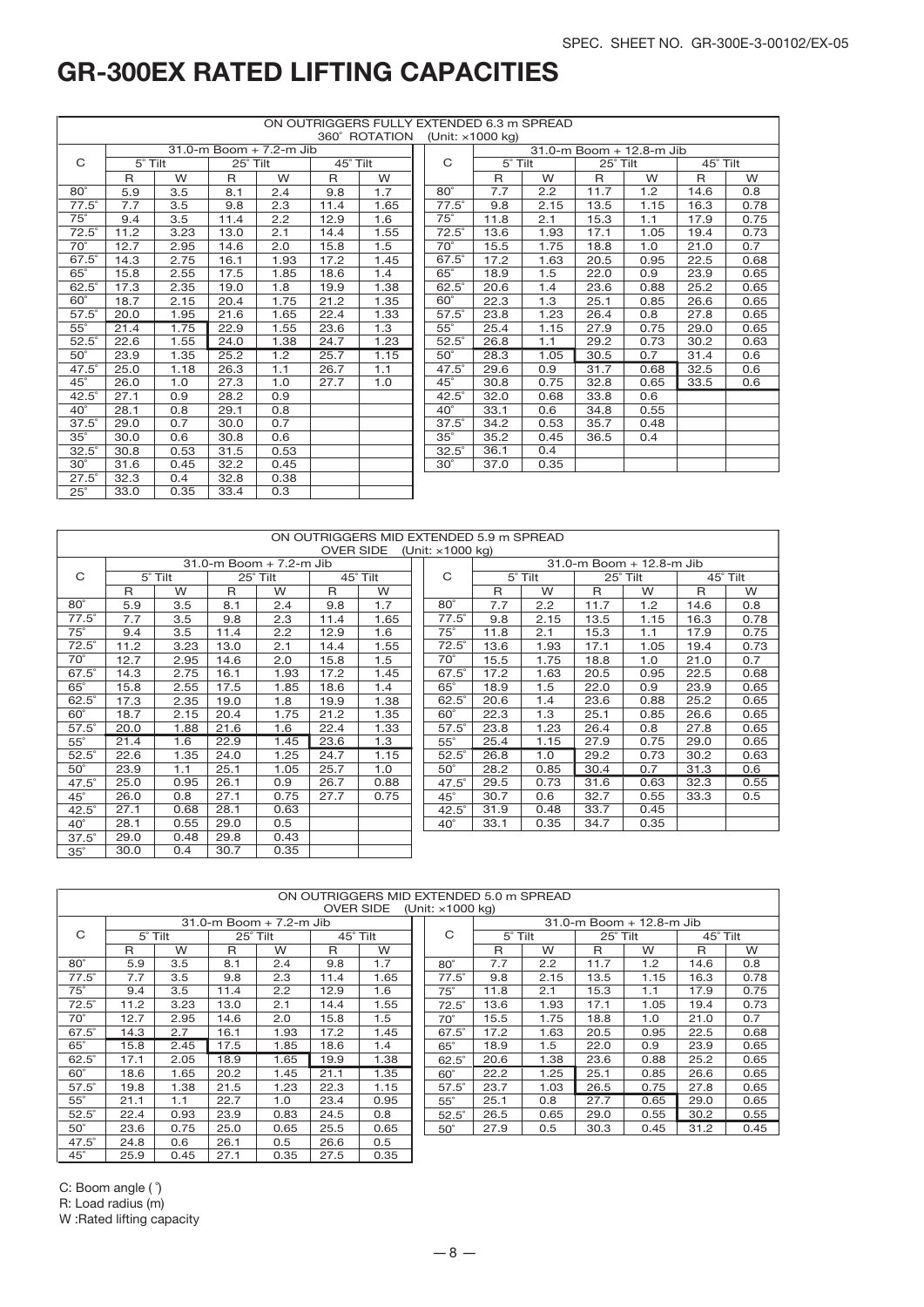|      | ON RUBBER STATIONARY (Unit: x1000 kg) |                        |      |                   |        |            |      |                  |             |                   |        |                  |  |
|------|---------------------------------------|------------------------|------|-------------------|--------|------------|------|------------------|-------------|-------------------|--------|------------------|--|
| Α    |                                       |                        |      | Over Front        |        |            |      |                  | $360^\circ$ | Rotation          |        |                  |  |
|      |                                       | 9.7 <sub>m</sub>       |      | 16.8 <sub>m</sub> | 24.4 m |            |      | 9.7 <sub>m</sub> |             | 16.8 <sub>m</sub> | 24.4 m |                  |  |
| B    | C                                     |                        | C    |                   | C      |            | C    |                  | C           |                   | C      |                  |  |
| 3.0  | 60.6                                  | 18.0                   |      |                   |        |            | 60.6 | 11.0             |             |                   |        |                  |  |
| 3.5  | 56.8                                  | 17.0                   |      |                   |        |            | 57.1 | 9.0              |             |                   |        |                  |  |
| 4.0  | 53.0                                  | 15.0                   |      |                   |        |            | 53.5 | 7.3              |             |                   |        |                  |  |
| 4.5  | 49.2                                  | 12.7                   | 68.8 | 11.0              |        |            | 49.7 | 5.7              | 68.5        | 5.5               |        |                  |  |
| 5.0  | 44.9                                  | 10.6                   | 66.9 | 9.5               |        |            | 45.4 | 4.9              | 66.3        | 4.5               |        |                  |  |
| 5.5  | 39.9                                  | 9.0                    | 64.9 | 8.0               |        |            | 40.8 | 4.0              | 64.6        | 3.7               |        |                  |  |
| 6.0  | 34.6                                  | 7.7                    | 63.1 | 7.0               |        |            | 35.3 | 3.2              | 62.5        | 3.1               |        |                  |  |
| 6.5  | 27.7                                  | 6.6                    | 61.1 | 6.1               |        |            | 28.9 | 2.75             | 60.9        | 2.5               |        |                  |  |
| 7.0  | 17.7                                  | 5.7                    | 59.0 | 5.3               |        |            | 20.5 | 2.27             | 58.6        | 2.1               |        |                  |  |
| 8.0  |                                       |                        | 54.6 | 4.25              | 67.2   | 5.0        |      |                  | 54.6        | 1.4               | 66.9   | 2.2              |  |
| 9.0  |                                       |                        | 50.0 | 3.45              | 64.3   | 3.9        |      |                  | 49.9        | 0.85              | 64.3   | $\overline{1.6}$ |  |
| 10.0 |                                       |                        | 45.2 | 2.65              | 61.6   | 3.15       |      |                  |             |                   | 61.6   | 1.1              |  |
| 11.0 |                                       |                        | 40.1 | 2.1               | 58.8   | 2.55       |      |                  |             |                   | 58.7   | 0.8              |  |
| 12.0 |                                       |                        | 33.8 | 1.6               | 55.9   | 2.1        |      |                  |             |                   |        |                  |  |
| 13.0 |                                       |                        | 26.5 | 1.2               | 52.9   | 1.75       |      |                  |             |                   |        |                  |  |
| 14.0 |                                       |                        | 15.7 | 0.75              | 49.7   | 1.4        |      |                  |             |                   |        |                  |  |
| 15.0 |                                       |                        |      |                   | 46.7   | 1.1        |      |                  |             |                   |        |                  |  |
| 16.0 |                                       |                        |      |                   | 43.1   | 0.85       |      |                  |             |                   |        |                  |  |
| 17.0 |                                       |                        |      |                   | 39.4   | 0.6        |      |                  |             |                   |        |                  |  |
| D    |                                       | $\overline{0}^{\circ}$ |      |                   |        | $28^\circ$ |      | $0^{\circ}$      |             | $44^{\circ}$      |        | $56^\circ$       |  |

|                      | LIFTING CAPACITIES AT ZERO DEGREE BOOM ANGLE |                  |  |                   |  |  |  |                  |  |               |  |  |  |
|----------------------|----------------------------------------------|------------------|--|-------------------|--|--|--|------------------|--|---------------|--|--|--|
| ON RUBBER STATIONARY |                                              |                  |  |                   |  |  |  |                  |  |               |  |  |  |
|                      |                                              |                  |  | Over Front        |  |  |  |                  |  | 360° Rotation |  |  |  |
|                      |                                              | 9.7 <sub>m</sub> |  | 16.8 <sub>m</sub> |  |  |  | 9.7 <sub>m</sub> |  |               |  |  |  |
| C                    | B                                            |                  |  |                   |  |  |  |                  |  |               |  |  |  |
|                      | 7.2                                          | 7.2<br>14.3      |  |                   |  |  |  |                  |  |               |  |  |  |

|      |                           |                  |              |            |      | ON RUBBER CREEP (Unit: x 1,000 kg) |             |                  |              |               |            |      |
|------|---------------------------|------------------|--------------|------------|------|------------------------------------|-------------|------------------|--------------|---------------|------------|------|
|      |                           |                  |              | Over Front |      |                                    |             |                  |              | 360° Rotation |            |      |
| Α    |                           | 9.7 <sub>m</sub> |              | 16.8 m     |      | 24.4 m                             |             | 9.7 <sub>m</sub> | 16.8m        |               | 24.4m      |      |
| B    | C                         |                  | $\mathsf{C}$ |            |      |                                    | C           |                  | $\mathsf{C}$ |               | C          |      |
| 3.0  | 60.6                      | 18.0             |              |            |      |                                    | 60.6        | 10.0             |              |               |            |      |
| 3.5  | 56.8                      | 15.45            |              |            |      |                                    | 57.0        | 8.0              |              |               |            |      |
| 4.0  | 53.0                      | 13.0             |              |            |      |                                    | 53.3        | 6.5              |              |               |            |      |
| 4.5  | 49.0                      | 11.1             | 68.6         | 9.7        |      |                                    | 49.2        | 5.1              | 68.6         | 5.1           |            |      |
| 5.0  | 44.7                      | 9.3              | 66.6         | 8.4        |      |                                    | 44.4        | 4.3              | 66.6         | 4.2           |            |      |
| 5.5  | 39.8                      | 7.95             | 64.6         | 7.0        |      |                                    | 39.6        | 3.7              | 64.7         | 3.5           |            |      |
| 6.0  | 34.7                      | 6.7              | 62.8         | 6.0        |      |                                    | 34.0        | 3.0              | 62.7         | 2.7           |            |      |
| 6.5  | 28.0                      | 5.75             | 60.8         | 5.3        |      |                                    | 27.0        | 2.5              | 60.7         | 2.35          |            |      |
| 7.0  | 18.2                      | 5.0              | 58.7         | 4.65       |      |                                    | 18.1        | 1.95             | 58.9         | 1.85          |            |      |
| 8.0  |                           |                  | 54.4         | 3.6        | 67.0 | 4.3                                |             |                  | 54.5         | 1.3           | 67.0       | 1.9  |
| 9.0  |                           |                  | 49.9         | 2.8        | 64.3 | 3.4                                |             |                  | 50.2         | 0.75          | 64.3       | 1.35 |
| 10.0 |                           |                  | 45.1         | 2.3        | 61.7 | 2.8                                |             |                  |              |               | 61.7       | 0.9  |
| 11.0 |                           |                  | 39.6         | 1.8        | 58.8 | 2.25                               |             |                  |              |               | 58.8       | 0.6  |
| 12.0 |                           |                  | 33.3         | 1.35       | 56.0 | 1.8                                |             |                  |              |               |            |      |
| 13.0 |                           |                  | 26.0         | 1.0        | 52.9 | 1.5                                |             |                  |              |               |            |      |
| 14.0 |                           |                  | 14.6         | 0.6        | 49.7 | 1.2                                |             |                  |              |               |            |      |
| 15.0 |                           |                  |              |            | 46.4 | 0.95                               |             |                  |              |               |            |      |
| 16.0 |                           |                  |              |            | 42.9 | 0.6                                |             |                  |              |               |            |      |
| D    | $0^{\circ}$<br>$31^\circ$ |                  |              |            |      |                                    | $0^{\circ}$ |                  | $44^{\circ}$ |               | $56^\circ$ |      |

|                | LIFTING CAPACITIES AT ZERO DEGREE BOOM ANGLE |                  |  |                   |  |  |  |                  |  |  |  |  |
|----------------|----------------------------------------------|------------------|--|-------------------|--|--|--|------------------|--|--|--|--|
|                | ON RUBBER CREEP                              |                  |  |                   |  |  |  |                  |  |  |  |  |
|                | 360° Rotation<br>Over Front                  |                  |  |                   |  |  |  |                  |  |  |  |  |
| $\overline{a}$ |                                              | 9.7 <sub>m</sub> |  | 16.8 <sub>m</sub> |  |  |  | 9.7 <sub>m</sub> |  |  |  |  |
| C              | B<br>B<br>В                                  |                  |  |                   |  |  |  |                  |  |  |  |  |
|                | 4.7<br>0.5<br>8. ا<br>7.2<br>14.3<br>7.2     |                  |  |                   |  |  |  |                  |  |  |  |  |

A: Boom length (m)

B: Load radius (m)

C: Loaded boom angle (  $\hat{ }$ )

D: Minimum boom angle ( $\hat{ }$ ) for indicated boom length (no load)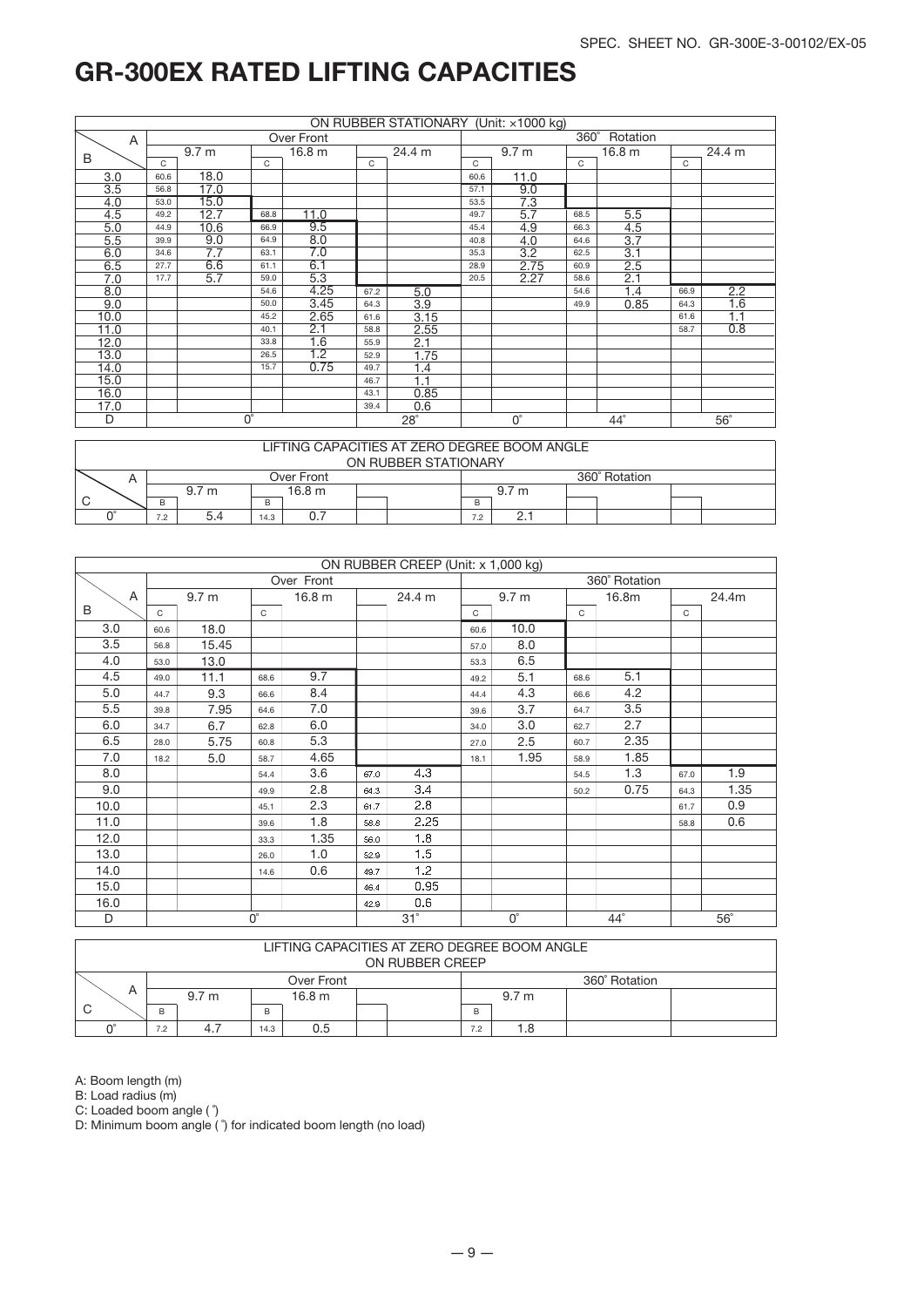### WARNING AND OPERATING INSTRUCTIONS FOR ON RUBBER LIFTING CAPACITIES

- 1. Rated lifting capacities based on crane stability are according to ISO4305.
- 2. Rated lifting capacities shown in the chart are based on the condition that crane is set on firm level surfaces with suspension lock applied. Those above thick lines are based on tire capacity and those below, on crane stability. They are based on actual load radius increased by tire deformation and boom deflection.
- 3. If the suspension lock cylinders contain air, the axle will not be locked completely and rated lifting capacities may not be obtainable. Bleed the cylinders according to the operation safety and maintenance manual.
- 4. Rated lifting capacities are based on proper tire inflation, capacity and condition. Damaged tires are hazardous to safe operation of crane.
- 5. Tires shall be inflated to correct air pressure.

|    | . .      |
|----|----------|
| ٩Ś | Pressure |
|    | `kPa     |

6. Over front operation shall be performed within 2 degrees in front of chassis.



7. On rubber lifting with "jib" is not permitted. Maximum permissible boom length is 24.4 m.

- 8. When making lift on rubber stationary, set parking brake.
- 9. For creep operation, travel slowly and keep the lifted load as close to the ground as possible, and especially avoid any abrupt steering, accelerating or braking.
- 10. Do not operate the crane while carrying the load.
- 11. Creep is motion for crane not to travel more than 60 m in any 30 minutes period and to travel at the speed of less than 1.6 km/h.
- 12. For creep operation, choose the drive mode and proper gear according to the road or working condition.
- 13. The mass of the hook (270 kg for 30 t capacity, 100 kg for 4.0 t capacity), slings and all similarly used load handling devices must be considered as part of the load and must be deducted from the lifting capacities.
- 14. For rated lifting capacity of single top, reduce the rated lifting capacities of relevant boom according to a weight reduction for auxiliary load handling equipment. Capacities of single top shall not exceed 4,000 kg including main hook.
- 15. The lifting capacity data stowed in the Automatic Moment Limiter (AML-C) is based on the standard number of parts of line listed in the chart. Standard number of parts of line for on rubber operation should be according to the following table.

| Boom length<br>l in meters | 9.7 <sub>m</sub> | 19.7 m to 24.4 m l | Single top |
|----------------------------|------------------|--------------------|------------|
| Number of<br>parts of line |                  |                    |            |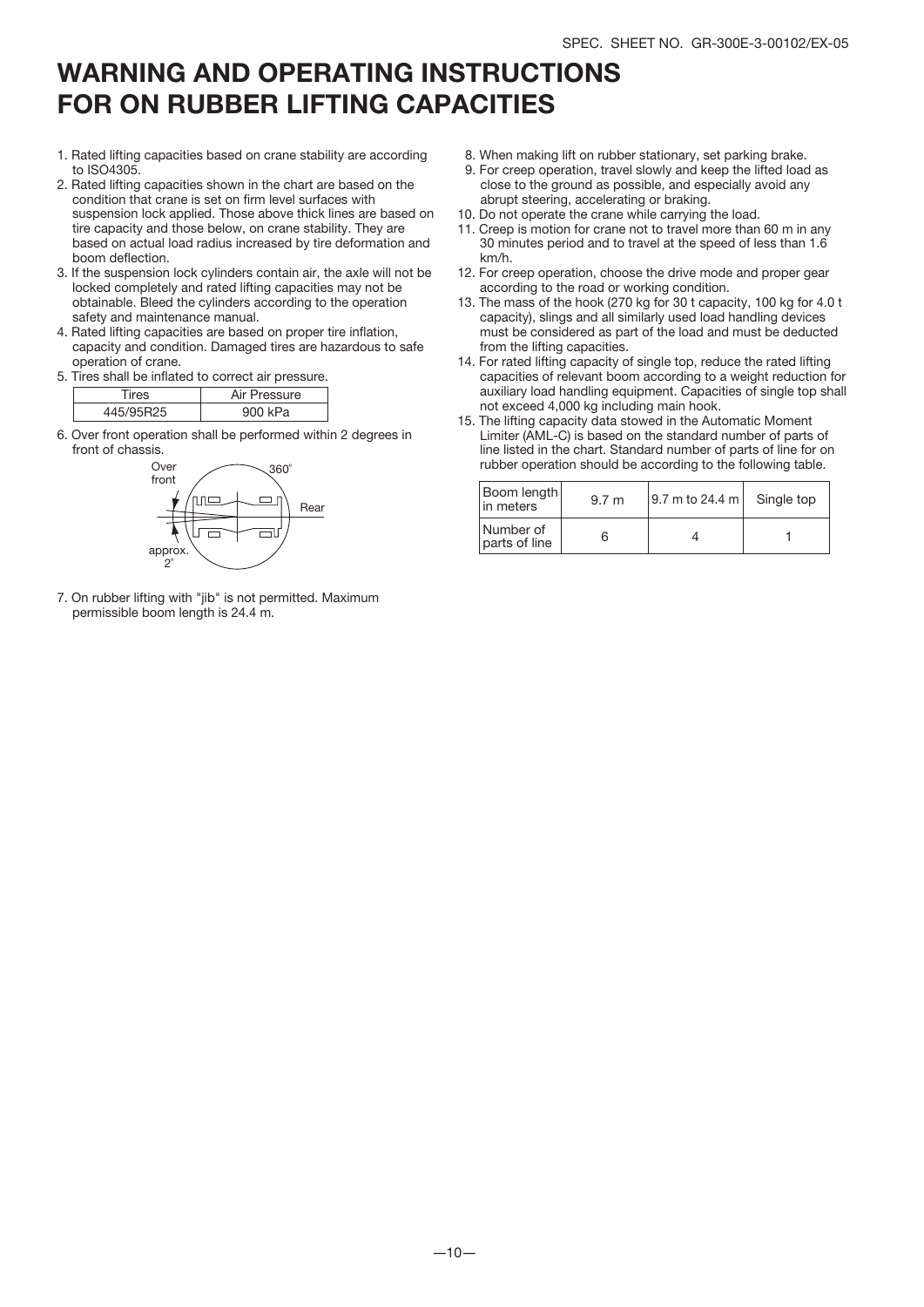### WARNING AND OPERATING INSTRUCTIONS FOR LIFTING CAPACITIES

#### **GENERAL**

- 1. RATED LIFTING CAPACITIES apply only to the machine as originally manufactured and normally equipped by TADANO LTD. Modifications to the machine or use of optional equipment other than that specified can result in a reduction of capacity.
- 2. Hydraulic cranes can be hazardous if improperly operated or maintained. Operation and maintenance of this machine must be in compliance with information in the *Operation and Maintenance Manual* supplied with the crane. If this manual is missing, order a replacement through the distributor.

#### SET UP

- 1. Rated lifting capacities on the chart are the maximum allowable crane capacities and are based on the machine standing level on firm supporting surface under ideal job conditions. Depending on the nature of the supporting surface, it may be necessary to have structural supports under the outrigger floats or tires to spread the loads to a larger bearing surface.
- 2. For outrigger operation, outriggers shall be properly extended with tires free of supporting surface before operating crane.

#### **OPERATION**

- 1. Rated lifting capacities on outriggers fully extended as determined by ISO4305.
- 2. Rated lifting capacities above thick lines in the chart are based on crane strength and those below, on its stability. They are based on actual load radius increased by boom deflection
- 3. The weight of handling device such as hook blocks (270 kg for 30 t capacity, 100 kg for 4.0 t capacity), slings, etc., must be considered as part of the load and must be deducted from the lifting capacities.
- 4. Rated lifting capacities are based on freely suspended loads and make no allowance for such factors as the effect of wind, sudden stopping of loads, supporting surface conditions, inflation of tires, operating speeds, side loads, etc. Side pull on the boom or jib is extremely dangerous. Such action can damage the boom, jib or slewing mechanism, and lead to overturning of the crane.
- 5. Rated lifting capacities do not account for wind on lifted load or boom. We recommend against working under the conditions that the load is out of control due to a strong wind. During boom lift, consider that the rated lifting capacity is reduced by 50% when the wind speed is 9 m/s to 12 m/s, reduced by 70 % when the wind speed is 12 m/s to 14 m/s. If the wind speed is 14 m/s or over, stop operation. During jib lift, stop operation if the wind speed is 9 m/s or over.
- 6. Rated lifting capacities at load radius shall not be exceeded. Do not tip the crane to determine allowable loads.
- 7. Do not operate at boom lengths, radii, or boom angles, where no capacities are shown. Crane may overturn without any load on the hook.
- 8. When boom length is between values listed, refer to the rated lifting capacities of the next longer and next shorter booms for the same radius. The lesser of the two rated lifting capacities shall be used.
- When making lifts at a load radius not shown, use the next 9. longer radius to determine allowable capacity.
- 10. Load per line should not exceed 39.2 kN (4,000 kgf) for main winch and auxiliary winch.
- 11. Check the actual number of parts of line with Automatic Moment Limiter (AML-C) before operation. Maximum lifting capacity is restricted by the number of parts of line of Automatic Moment Limiter (AML-C). Limited capacity is as determined from the formula, Single line pull for main winch 39.2 kN (4,000 kgf) x number of parts of line.
- 12. The boom angle before loading should be greater to account for deflection. For rated lifting capacities, the loaded boom angle and the load radius is for reference only.
- 13. The 9.7-m Boom length capacities are based on boom fully retracted.
- 14. Extension or retraction of the boom with loads may be attempted within the limits of the RATED LIFTING CAPACITIES. The ability to telescope loads is limited by hydraulic pressure, boom angle, boom length, crane maintenance, etc.
- 15. For lifting capacity of single top, deduct the weight of the load handling equipment from the rated lifting capacity of the boom. For the lifting capacity of single top, the net capacity shall not exceed 4,000 kg including the main boom hook mass attached to the boom.
- When a jib is removed, set the jib state switch to the 16. REMOVED position.
- 17. When erecting and stowing jib, be sure to retain it by hand or by other means to prevent its free movement.
- 18. Use "ANTI-TWO-BLOCK DEVICE" disable switch when erecting and stowing jib and when stowing hook block. While the switch is pushed, the hoist does not stop, even when overwind condition occurs.
- 19. For boom length with 7.2-m Jib, rated lifting capacities are determined by loaded boom angle only in the column headed "31.0-m Boom + 7.2-m Jib". For boom length with 12.8-m Jib, rated lifting capacities are determined by loaded boom angle only in the column headed "31.0-m Boom + 12.8-m Jib".

For angles not shown, use the next lower loaded boom angle to determine allowable capacity.

- 20. When lifting a load by using jib (aux. winch) and boom (main winch) simultaneously, do the following:
	- Enter the operation status as jib operation, not as boom operation.
	- Before starting operation, make sure that mass of load is within rated lifting capacity for jib.
- 21. The lifting capacity data stowed in the Automatic Moment Limiter (AML-C) is based on the standard number of parts of line listed in the chart. Standard number of parts of line for on outrigger operation should be according to the following table.

| Boom length                | 9.7 <sub>m</sub> | $9.7 \text{ m}$ to<br>16.8 <sub>m</sub> | $16.8 \text{ m}$ to<br>31.0 m | Single top/<br>iib |
|----------------------------|------------------|-----------------------------------------|-------------------------------|--------------------|
| Number of<br>parts of line |                  |                                         |                               |                    |

22. The lifting capacity for over side area differs depending on outrigger extension width. Work with capacity corresponding to the extension width. The lifting capacities for over front and over rear areas are for "outriggers fully extended". However, the areas (angle a) differ depending on the outrigger extension width.



#### DEFINITIONS

- 1. Load Radius: Horizontal distance from a projection of the axis of rotation to supporting surface before loading to the center of the vertical hoist line or tackle with load applied.
- 2. Loaded Boom Angle: The angle between the boom base section and the horizontal, after lifting the rated lifting capacity at the load radius.
- Working Area: Area measured in a circular arc about the 3. centerline of rotation.
- 4. Freely Suspended Load: Load hanging free with no direct external force applied except by the hoist line.
- Side Load: Horizontal side force applied to the lifted load 5. either on the ground or in the air.